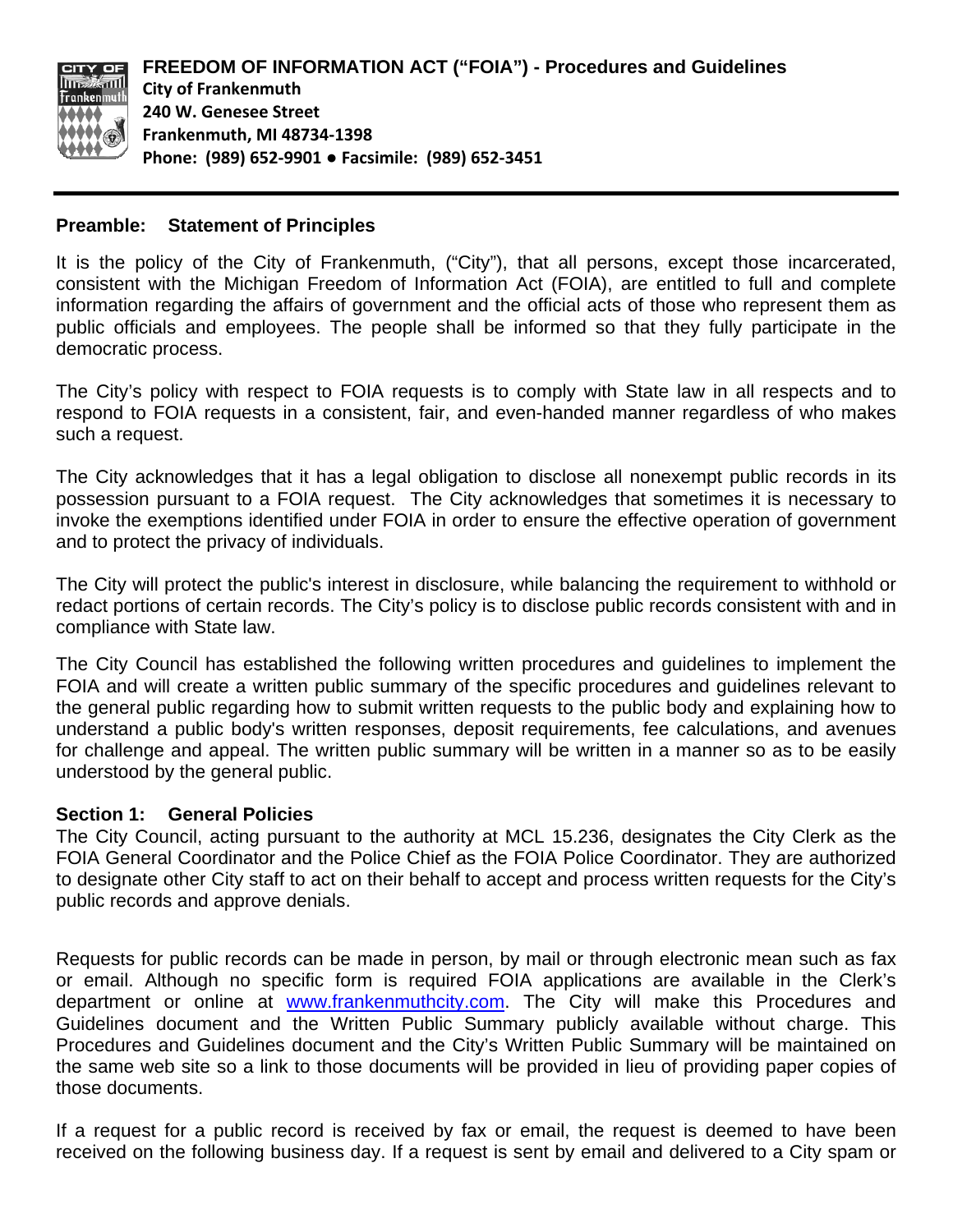junk-mail folder, the request is not deemed received until one day after the FOIA Coordinator first becomes aware of the request. If a request for a public record is sent to a person other than the FOIA Coordinator that person will immediately forward the request to the FOIA Coordinator.

The FOIA Coordinator will date stamp all FOIA requests and note the receipt in a FOIA Request Log. The respective FOIA Coordinator shall keep a copy of all written requests for public records received by the City on file for a period of at least one year. The FOIA Coordinator shall note in the FOIA log both the date a request was delivered to the spam or junk-mail folder and the date the FOIA Coordinator became aware of the request.

The respective FOIA Coordinator may, in his or her discretion, implement administrative rules, consistent with State law and these Procedures and Guidelines to administer the acceptance and processing of FOIA requests.

The City is not obligated to create a new public record or make a compilation or summary of information which does not already exist. Neither the respective FOIA Coordinator nor other City staff is obligated to provide answers to questions contained in requests for public records or regarding the content of the records themselves.

## **Section 2: Requesting a Public Record**

Requests to inspect or obtain copies of public records prepared, owned, used, possessed or retained by the City may be submitted on the City's FOIA Request Form, in any other form of writing (letter, fax, email, etc.), or by verbal request.

Verbal requests for records may be documented by the City on the City's FOIA Request Form.

If a person makes a verbal, non-written request for information believed to be available on the City's website, where practicable and to the best ability of the employee receiving the request, shall be informed of the pertinent website address.

A request must sufficiently describe a public record so as to enable City personnel to identify and find the requested public record.

Written requests for public records may be submitted in person or by mail to any City office. Requests may also be submitted electronically by fax and email. Upon their receipt, requests for public records shall be promptly forwarded to the respective FOIA Coordinator for processing.

A person may request that public records be provided on non-paper physical media, emailed or other otherwise provided to him or her in digital form in lieu of paper copies. The City will comply with the request only if it possesses the necessary technological capability to provide records in the requested non-paper physical media format.

A person may subscribe to future issues of public records that are created, issued or disseminated by the City on a regular basis. A subscription is valid for up to 6 months and may be renewed by the subscriber.

A person serving a sentence of imprisonment in a local, state or federal correctional facility is not entitled to submit a request for a public record. The FOIA Coordinator will deny all such requests.

### **Section 3: Processing a Request**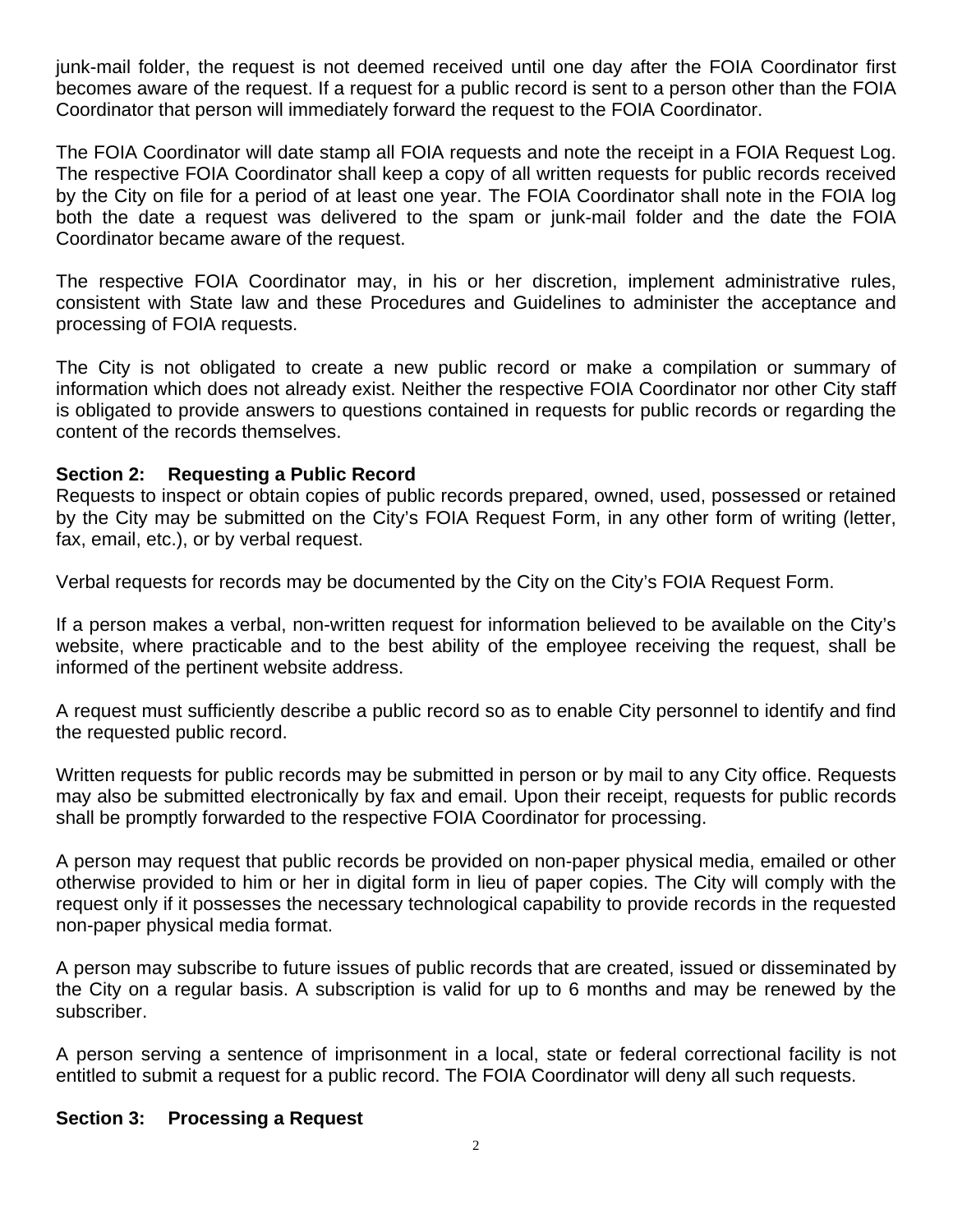Unless otherwise agreed to in writing by the person making the request, the City will issue a response within 5 business days of receipt of a FOIA request. If a request is received by fax, email or other electronic transmission, unless received in a spam or junk mail folder, the request is deemed to have been received on the following business day.

The City will respond to a request in one of the following ways:

- Grant the request;
- Issue a written notice denying the request;
- Grant the request in part and issue a written notice denying in part the request;
- Issue a notice indicating that due to the nature of the request the City needs an additional 10 business days to respond for a total of no more than 15 business days. Only one such extension is permitted;
- Issue a written notice indicating that the public record requested is available at no charge on the City's website.

# *When a request is granted:*

If the request is granted, or granted in part, the respective FOIA Coordinator will require that payment be made in full for the allowable fees associated with responding to the request before the public record is made available.

The respective FOIA Coordinator shall provide a detailed itemization of the allowable costs incurred to process the request to the person making the request.

A copy of these Procedures and Guidelines and the Written Public Summary will be provided to the requestor free of charge with the response to a written request for public records, provided however, that because these Procedures and Guidelines, and the Written Public Summary are maintained on the City's website at www.frankenmuthcity.com, a link to the Procedures and Guidelines and the Written Public Summary will be provided in lieu of providing paper copies of those documents.

If the cost of processing a FOIA request is \$50 or less, the requestor will be notified of the amount due and where the documents can be obtained.

If the cost of processing a FOIA request is expected to exceed \$50 based on a good-faith calculation, or if the requestor has not paid in full for a previously granted request, the City will require a goodfaith deposit pursuant to Section 4 of this policy before processing the request.

In making the request for a good-faith deposit the respective FOIA Coordinator shall provide the requestor with a detailed itemization of the allowable costs estimated to be incurred by the City to process the request and also provide a best efforts estimate of a time frame it will take the City to provide the records to the requestor. The best efforts estimate shall be nonbinding on the City, but will be made in good faith and will strive to be reasonably accurate, given the nature of the request in the particular instance, so as to provide the requested records in a manner based on the public policy expressed by Section 1 of the FOIA.

# *When a request is denied or denied in part:*

If the request is denied or denied in part, the respective FOIA Coordinator will issue a Notice of Denial which shall provide in the applicable circumstance:

An explanation as to why a requested public record is exempt from disclosure; or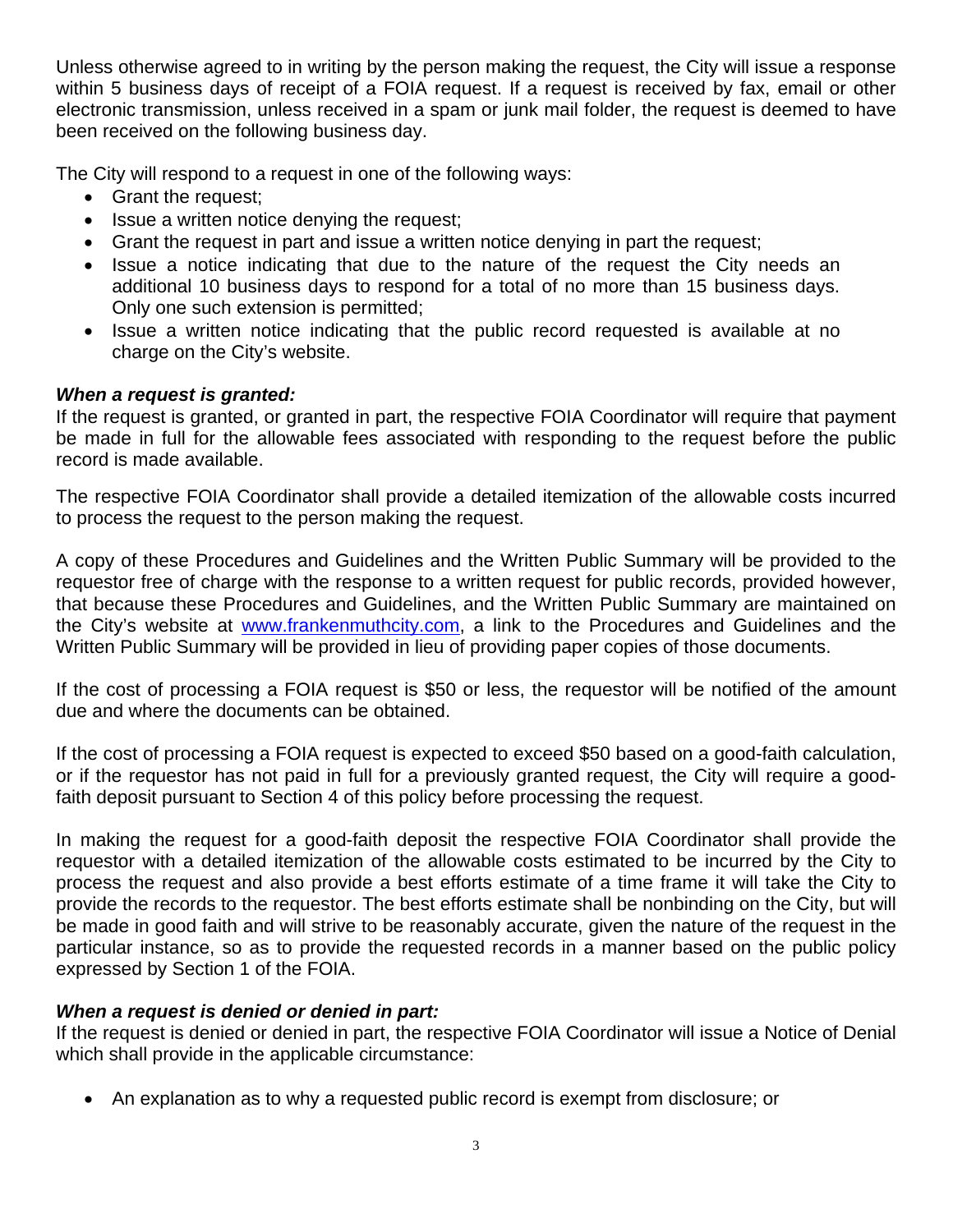- A certificate that the requested record does not exist under the name or description provided by the requestor, or another name reasonably known by the City; or
- An explanation or description of the public record or information within a public record that is separated or deleted from the public record; and
- An explanation of the person's right to submit an appeal of the denial to either the office of the City Manager or seek judicial review in the Saginaw County Circuit Court;
- An explanation of the right to receive attorneys' fees, costs, and disbursements as well actual or compensatory damages, and punitive damages of \$1,000, should the requestor prevail in Circuit Court.
- The Notice of Denial shall be signed by the respective FOIA Coordinator.

If a request does not sufficiently describe a public record, the respective FOIA Coordinator may, in lieu of issuing a Notice of Denial indicating that the request is deficient, seek clarification or amendment of the request by the person making the request. Any clarification or amendment will be considered a new request subject to the timelines described in this Section.

## *Requests to inspect public records:*

The City shall provide reasonable facilities and opportunities for persons to examine and inspect public records during normal business hours. The respective FOIA Coordinator is authorized to promulgate rules regulating the manner in which records may be viewed so as to protect City records from loss, alteration, mutilation or destruction and to prevent excessive interference with normal City operations.

### *Requests for certified copies:*

The respective FOIA Coordinator shall, upon written request, furnish a certified copy of a public record at no additional cost to the person requesting the public record.

### **Section 4: Fee Deposits**

If the fee estimate is expected to exceed \$50.00 based on a good-faith calculation, the requestor will be asked to provide a deposit not exceeding one-half of the total estimated fee.

If a request for public records is from a person who has not paid the City in full for copies of public records made in fulfillment of a previously granted written request, the respective FOIA Coordinator will require a deposit of 100% of the estimated processing fee before beginning to search for a public record for any subsequent written request by that person when all of the following conditions exist:

- The final fee for the prior written request is not more than 105% of the estimated fee;
- The public records made available contained the information sought in the prior written request and remain in the City's possession;
- The public records were made available to the individual, subject to payment, within the time frame estimated by the City to provide the records;
- Ninety (90) days have passed since the respective FOIA Coordinator notified the individual in writing that the public records were available for pickup or mailing;
- The individual is unable to show proof of prior payment to the City; and
- The respective FOIA Coordinator has calculated a detailed itemization that is the basis for the current written request's increased estimated fee deposit.

The respective FOIA Coordinator will not require an increased estimated fee deposit if any of the following apply: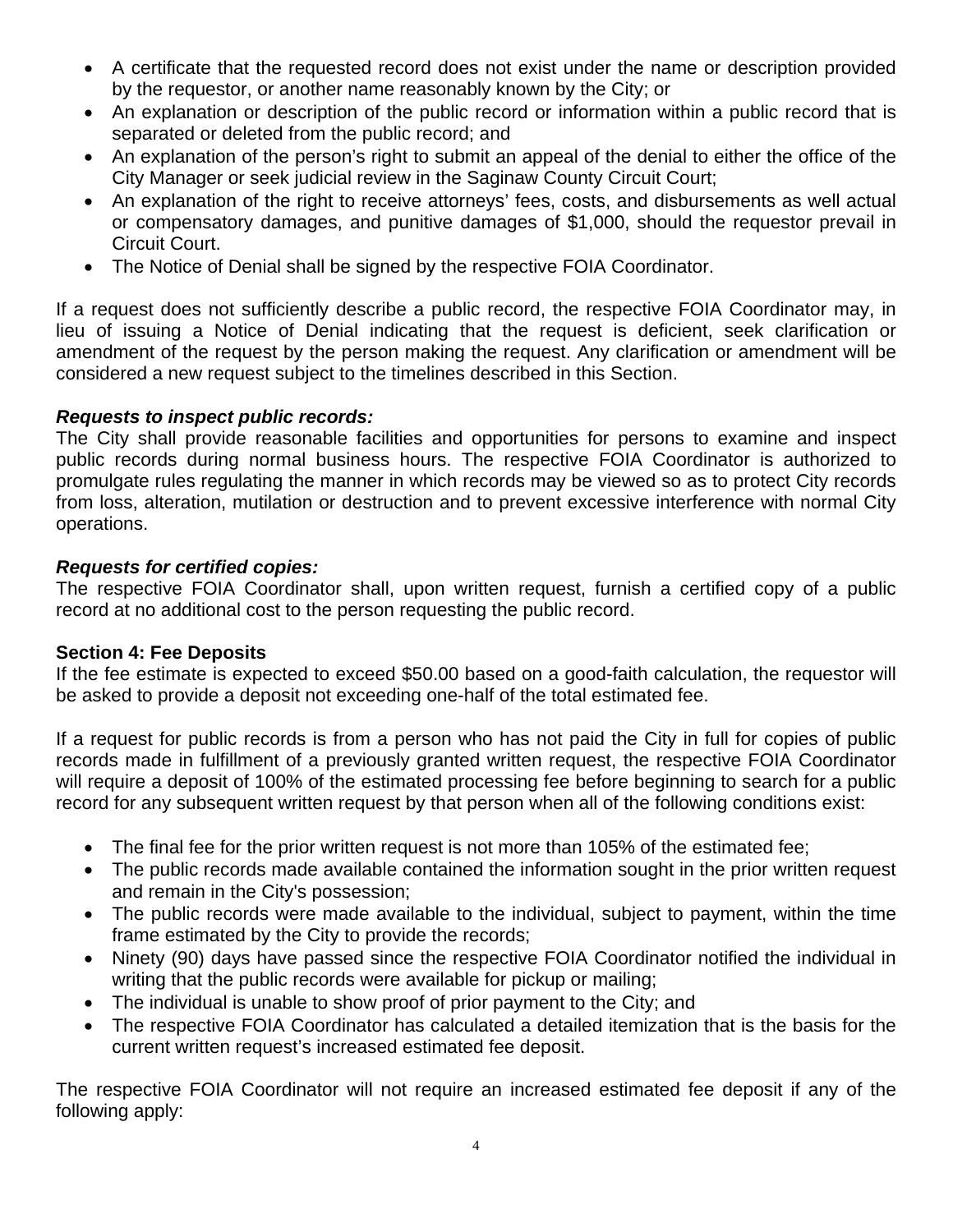- The person making the request is able to show proof of prior payment in full to the City;
- The City is subsequently paid in full for the applicable prior written request; or
- Three hundred sixty five (365) days have passed since the person made the request for which full payment was not remitted to the City.

## **Section 5: Calculation of Fees**

A fee may be charged for the labor cost of copying/duplication; however, no charge will be made for a search costing less than \$20.00.

A fee will *not* be charged for the labor cost of search, examination, review and the deletion and separation of exempt from nonexempt information *unless* failure to charge a fee would result in unreasonably high costs to the City because of the nature of the request in the particular instance, and the City specifically identifies the nature of the unreasonably high costs.

Costs for the search, examination review, and deletion and separation of exempt from non-exempt information are "unreasonably high" when they are excessive and beyond the normal or usual amount for those services (Attorney General Opinion 7083 of 2001) compared to the costs of the City's usual FOIA requests, not compared to the City's operating budget. (*Bloch v. Davison Community Schools*, Michigan Court of Appeals, Unpublished, April 26, 2011)

The following factors shall be used to determine an unreasonably high cost to the City:

- Volume of the public record requested;
- Amount of time spent to search for, examine, review and separate exempt from non-exempt information in the record requested;
- Whether the public records are from more than one City department or whether various City offices are necessary to respond to the request;
- The available staffing to respond to the request;
- Any other similar factors identified by the respective FOIA Coordinator in responding to the particular request.

The FOIA permits the City to charge for the following costs associated with processing a request:

- Labor costs associated with copying or duplication, which includes making paper copies, making digital copies, or transferring digital public records to non-paper physical media or through the Internet;
- Labor costs associated with searching for, locating and examining a requested public record, when failure to charge a fee will result in unreasonably high costs to the City;
- Labor costs associated with a review of a record to separate and delete information exempt from disclosure, when failure to charge a fee will result in unreasonably high costs to the City;
- The cost of copying or duplication, not including labor, of paper copies of public records. This may include the cost for copies of records already on the City's website if a requestor asks the City to make copies;
- The cost of computer discs, computer tapes or other digital or similar media when the requestor asks for records in non-paper physical media. This may include the cost for copies of records already on the City's website if you ask the City to make copies;
- The cost to mail or send a public record to a requestor.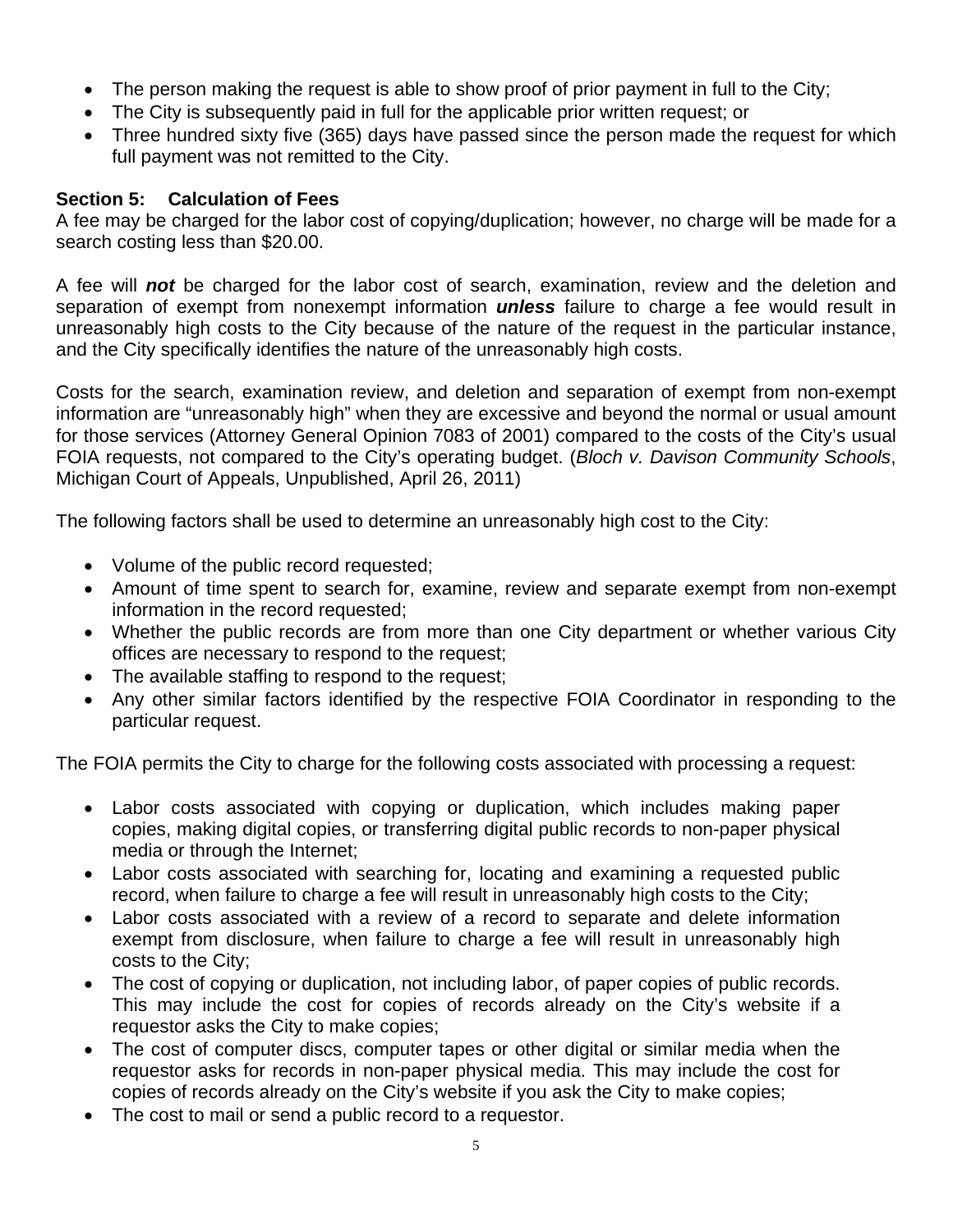Labor costs will be calculated based on the following requirements:

- All labor costs will be estimated and charged in 15-minute increments, with all partial time increments rounded down. If the time involved is less than 15 minutes, there will be no charge.
- Labor costs will be charged at the hourly wage of the lowest-paid City employee capable of doing the work in the specific fee category, regardless of who actually performs work.
- Labor costs will also include a charge to cover or partially cover the cost of fringe benefits.
- The City may add up to 50% to the applicable labor charge amount to cover or partially cover the cost of fringe benefits, but in no case may it exceed the actual cost of fringe benefits.
- Overtime wages will not be included in labor costs unless agreed to by the requestor; overtime costs will not be used to calculate the fringe benefit cost.
- Contracted labor costs will be charged at an hourly rate equal to six times the State minimum hourly rate, (currently that equates to a charge of \$48.90). This charge will change automatically and without Council action whenever there is a change in the State minimum hourly rate.

The cost to provide records on non-paper physical media when so requested will be based on the following requirements:

- Computer disks, computer tapes or other digital or similar media will be at the actual and most reasonably economical cost for the non-paper media.
- This cost will only be assessed if the City has the technological capability necessary to provide the public record in the requested non-paper physical media format.
- The City will procure any non-paper media and will not accept media from the requestor in order to ensure integrity of the City's technology infrastructure.

The cost to provide paper copies of records will be based on the following requirements:

- Paper copies of public records made on standard letter  $(8 \frac{1}{2} \times 11)$  or legal  $(8 \frac{1}{2} \times 14)$  sized paper will not exceed \$0.10 per sheet of paper. Copies for non-standard sized sheets of paper will reflect the actual cost of reproduction.
- The City will provide records using double-sided printing, if it is cost-saving and available.

The cost to mail records to a requestor will be based on the following requirements:

- The actual cost to mail public records using a reasonably economical and justified means.
- The City may charge for the least expensive form of postal delivery confirmation.
- No cost will be made for expedited shipping or insurance unless specified by the requestor.

If the respective FOIA Coordinator does not respond to a written request in a timely manner, the City must:

• Reduce the labor costs by 5% for each day the City exceeds the time permitted under FOIA up to a 50% maximum reduction, if *any* of the following applies: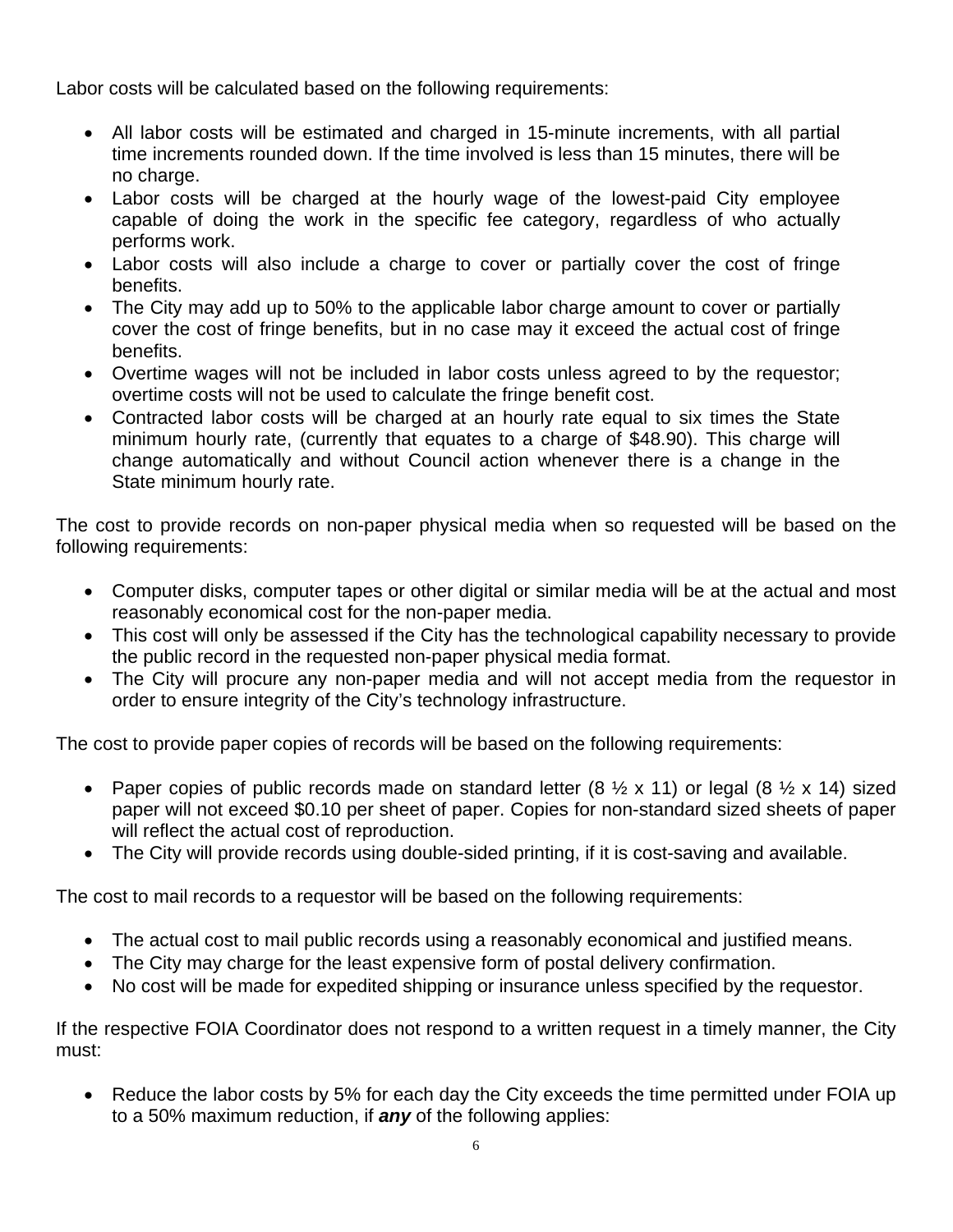- o The City's late response was willful and intentional;
- o The written request conveyed a request for information within the first 250 words of the body of a letter facsimile, email or email attachment; or
- o The written request included the words, characters, or abbreviations for "freedom of information," "information," "FOIA," "copy" or a recognizable misspelling of such, or legal code reference to MCL 15. 231, et seq. or 1976 Public Act 442 on the front of an envelope or in the subject line of an email, letter or facsimile cover page.
- Fully note the charge reduction in the Detailed Itemization of Costs Form.

## **Section 7: Discounted Fees**

### *Indigence*

The FOIA Coordinator will discount the first \$20.00 of the processing fee for a request if the person requesting a public record submits an affidavit stating that s/he is:

- Indigent and receiving specific public assistance; or
- If not receiving public assistance, stating facts demonstrating an inability to pay because of indigence.

An individual is not eligible to receive the waiver if:

- The requestor has previously received discounted copies of public records from the City twice during the calendar year; or
- The requestor requests information in connection with other persons who are offering or providing payment to make the request.

An affidavit is a sworn statement. The FOIA Coordinator may make a Fee Waiver Affidavit Form available for use by the public.

### *Nonprofit organization advocating for developmentally disabled or mentally ill individuals*

The respective FOIA Coordinator will discount the first \$20.00 of the processing fee for a request from:

- A nonprofit organization formally designated by the State to carry out activities under subtitle C of the federal developmental disabilities assistance and bill of rights act of 2000, Public Law 106-402, and the protection and advocacy for individuals with mental illness act, Public Law 99-319, or their successors, if the request meets all of the following requirements:
	- o Is made directly on behalf of the organization or its clients;
	- $\circ$  Is made for a reason wholly consistent with the mission and provisions of those laws under section 931 of the mental health code, 1974 PA 258, MCL 330.1931;
	- $\circ$  Is accompanied by documentation of its designation by the State, if requested by the City.

# **Section 8: Appeal of a Denial of a Public Record**

When a requestor believes that all or a portion of a public record has not been disclosed or has been improperly exempted from disclosure, he or she may appeal to the City Council by filing an appeal of the denial with the office of the City Manager.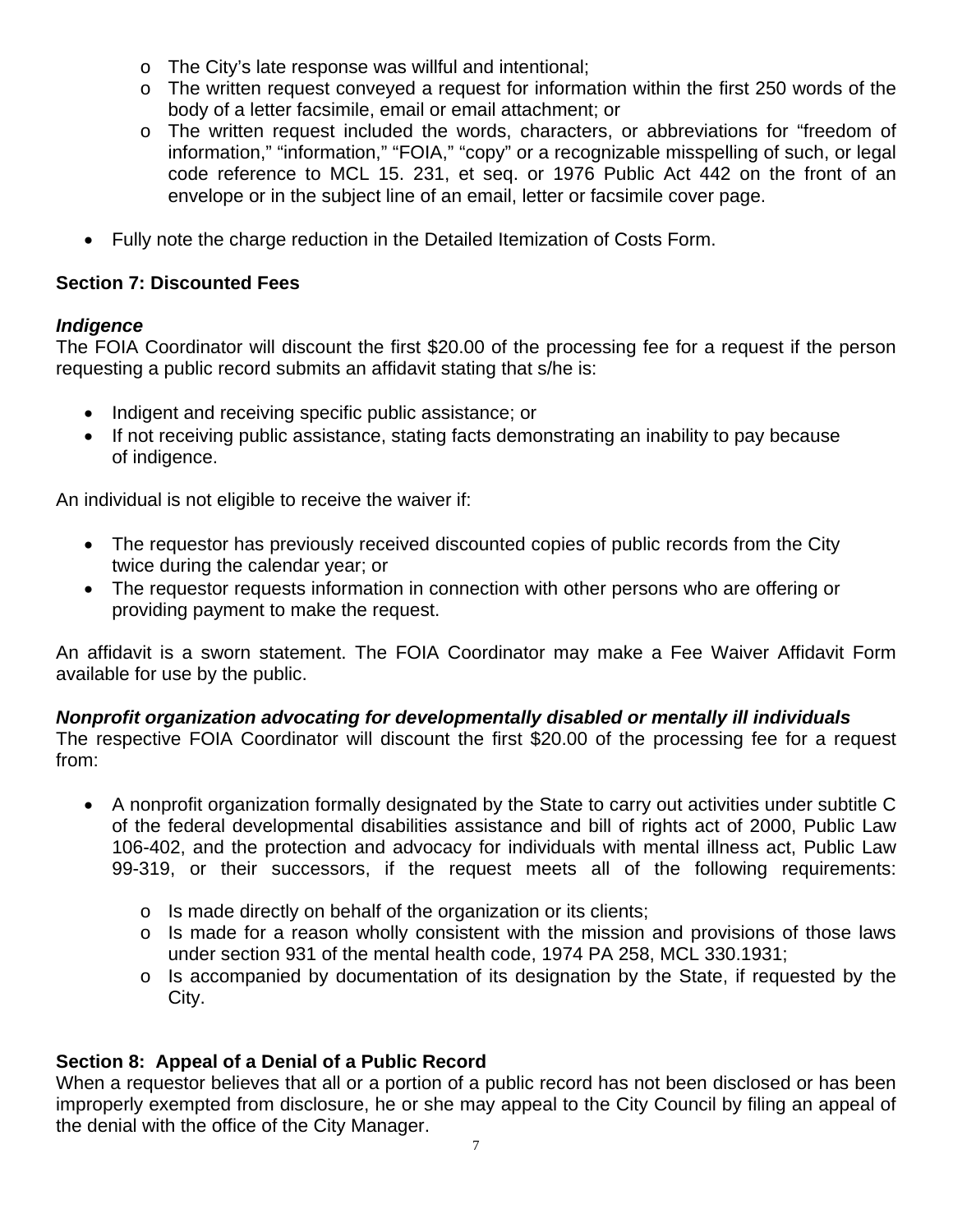The appeal must be in writing, specifically state the word "appeal" and identify the reason or reasons the requestor is seeking a reversal of the denial. The City Council is not considered to have received a written appeal until the first regularly scheduled City Council meeting following submission of the written appeal.

Within 10 business days of receiving the appeal the City Council will respond in writing by:

- Reversing the disclosure denial;
- Upholding the disclosure denial; or
- Reverse the disclosure denial in part and uphold the disclosure denial in part; or
- Under unusual circumstances, issue a notice extending for not more than 10 business days the period during which the City Council shall respond to the written appeal. The City Council shall not issue more than 1 notice of extension for a particular written appeal.

If the City Council fails to respond to a written appeal, or if the City Council upholds all or a portion of the disclosure denial that is the subject of the written appeal, the requestor may seek judicial review of the nondisclosure by commencing a civil action in the Saginaw County Circuit Court.

Whether or not a requestor submitted an appeal of a denial to the City Council, the requestor may file a civil action in the Saginaw County Circuit Court within 180 days after the City's final determination to deny the request.

If a court that determines a public record is not exempt from disclosure, it shall order the City to cease withholding or to produce all or a portion of a public record wrongfully withheld, regardless of the location of the public record. Failure to comply with an order of the court may be punished as contempt of court.

If a person asserting the right to inspect, copy, or receive a copy of all or a portion of a public record prevails in such an action, the court shall award reasonable attorneys' fees, costs, and disbursements. If the person or City prevails in part, the court may, in its discretion, award all or an appropriate portion of reasonable attorneys' fees, costs, and disbursements.

If the court determines that the City has arbitrarily and capriciously violated the FOIA by refusal or delay in disclosing or providing copies of a public record, the court shall order the City to pay a civil fine of \$1,000.00, which shall be deposited into the general fund of the State treasury. The court shall award, in addition to any actual or compensatory damages, punitive damages in the amount of \$1,000.00 to the person seeking the right to inspect or receive a copy of a public record. The damages shall not be assessed against an individual, but shall be assessed against the next succeeding public body that is not an individual and that kept or maintained the public record as part of its public function.

# **Section 9: Appeal of an Excessive FOIA Processing Fee**

"Fee" means the total fee or any component of the total fee calculated under section 4 of the FOIA, including any deposit.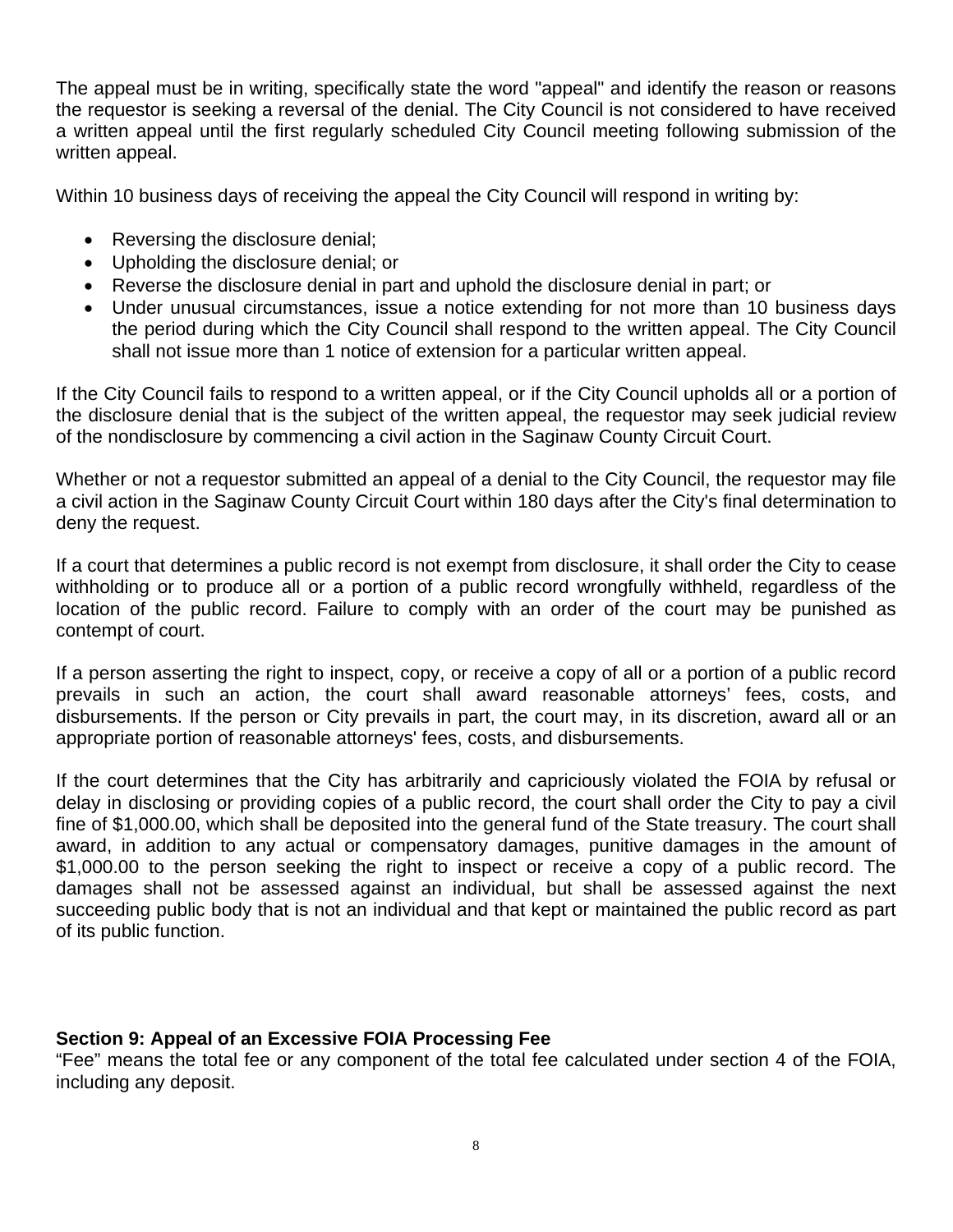If a requestor believes that the fee charged by the City to process a FOIA request exceeds the amount permitted by State law or under this policy, the requestor must first appeal to the City Council by submitting a written appeal for a fee reduction to the office of the City Manager.

The appeal must be in writing, specifically state the word "appeal" and identify how the required fee exceeds the amount permitted.

The City Council is not considered to have received a written appeal until the first regularly scheduled City Council meeting following submission of the written appeal.

Within 10 business days after receiving the appeal, the City Council will respond in writing by:

- Waiving the fee:
- Reducing the fee and issuing a written determination indicating the specific basis that supports the remaining fee;
- Upholding the fee and issuing a written determination indicating the specific basis that supports the required fee; or
- Issuing a notice detailing the reason or reasons for extending for not more than 10 business days the period during which the City Council will respond to the written appeal. The City Council shall not issue more than 1 notice of extension for a particular written appeal.

Where the City Council reduces or upholds the fee, the determination must include a certification from the City Council that the statements in the determination are accurate and that the reduced fee amount complies with its publicly available procedures and guidelines and Section 4 of the FOIA.

Within 45 days after receiving notice of the City Council's determination of an appeal, the requesting person may commence a civil action in the Saginaw County Circuit Court for a fee reduction.

If a civil action is commenced against the City for an excess fee, the City is not obligated to complete the processing of the written request for the public record at issue until the court resolves the fee dispute.

An action shall not be filed in circuit court unless *one* of the following applies:

- The City does not provide for appeals of fees,
- The City Council failed to respond to a written appeal as required, or
- The City Council issued a determination to a written appeal.

If a court determines that the City required a fee that exceeds the amount permitted under its publicly available procedures and guidelines or Section 4 of the FOIA, the court shall reduce the fee to a permissible amount. Failure to comply with an order of the court may be punished as contempt of court.

If the requesting person prevails in court by receiving a reduction of 50% or more of the total fee, the court may, in its discretion, award all or an appropriate portion of reasonable attorneys' fees, costs, and disbursements. The award shall be assessed against the public body liable for damages.

If the court determines that the City has arbitrarily and capriciously violated the FOIA by charging an excessive fee, the court shall order the City to pay a civil fine of \$500.00, which shall be deposited in